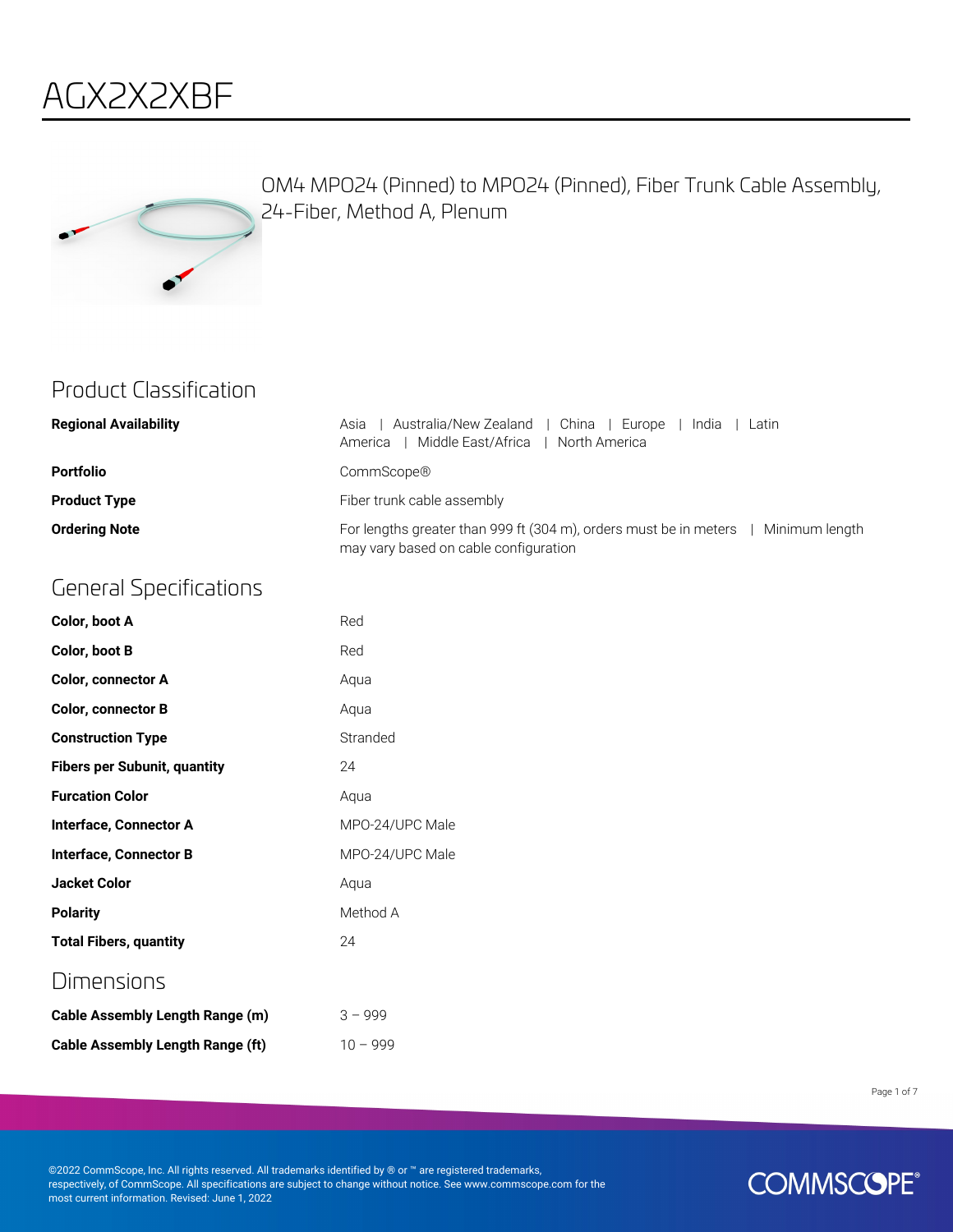### AGX2X2XBF

### Ordering Tree



#### Mechanical Specifications

**Cable Retention Strength, maximum** 11.24 lb @ 0 ° | 4.40 lb @ 90 °

#### Optical Specifications

| <b>Fiber Mode</b> | Multimode       |
|-------------------|-----------------|
| <b>Fiber Type</b> | OM4. LazrSPEED® |

#### Environmental Specifications

| <b>Operating Temperature</b> | -10 °C to +60 °C (+14 °F to +140 °F) |
|------------------------------|--------------------------------------|
| <b>Environmental Space</b>   | Indoor I Plenum                      |

#### Regulatory Compliance/Certifications

| Agency        | <b>Classification</b>                                                          |
|---------------|--------------------------------------------------------------------------------|
| CHINA-ROHS    | Above maximum concentration value                                              |
| ISO 9001:2015 | Designed, manufactured and/or distributed under this quality management system |
| REACH-SVHC    | Compliant as per SVHC revision on www.commscope.com/ProductCompliance          |
| <b>ROHS</b>   | Compliant/Exempted                                                             |
|               |                                                                                |

#### Included Products

9001:2015

760161919 P-024-MP-5K-F24AQ – LazrSPEED® Plenum MPO Trunk Cable, 24 fiber

860489152 – LazrSPEED® Elite MPO Male 24 Fiber Connector, aqua

Page 2 of 7

©2022 CommScope, Inc. All rights reserved. All trademarks identified by ® or ™ are registered trademarks, respectively, of CommScope. All specifications are subject to change without notice. See www.commscope.com for the most current information. Revised: June 1, 2022

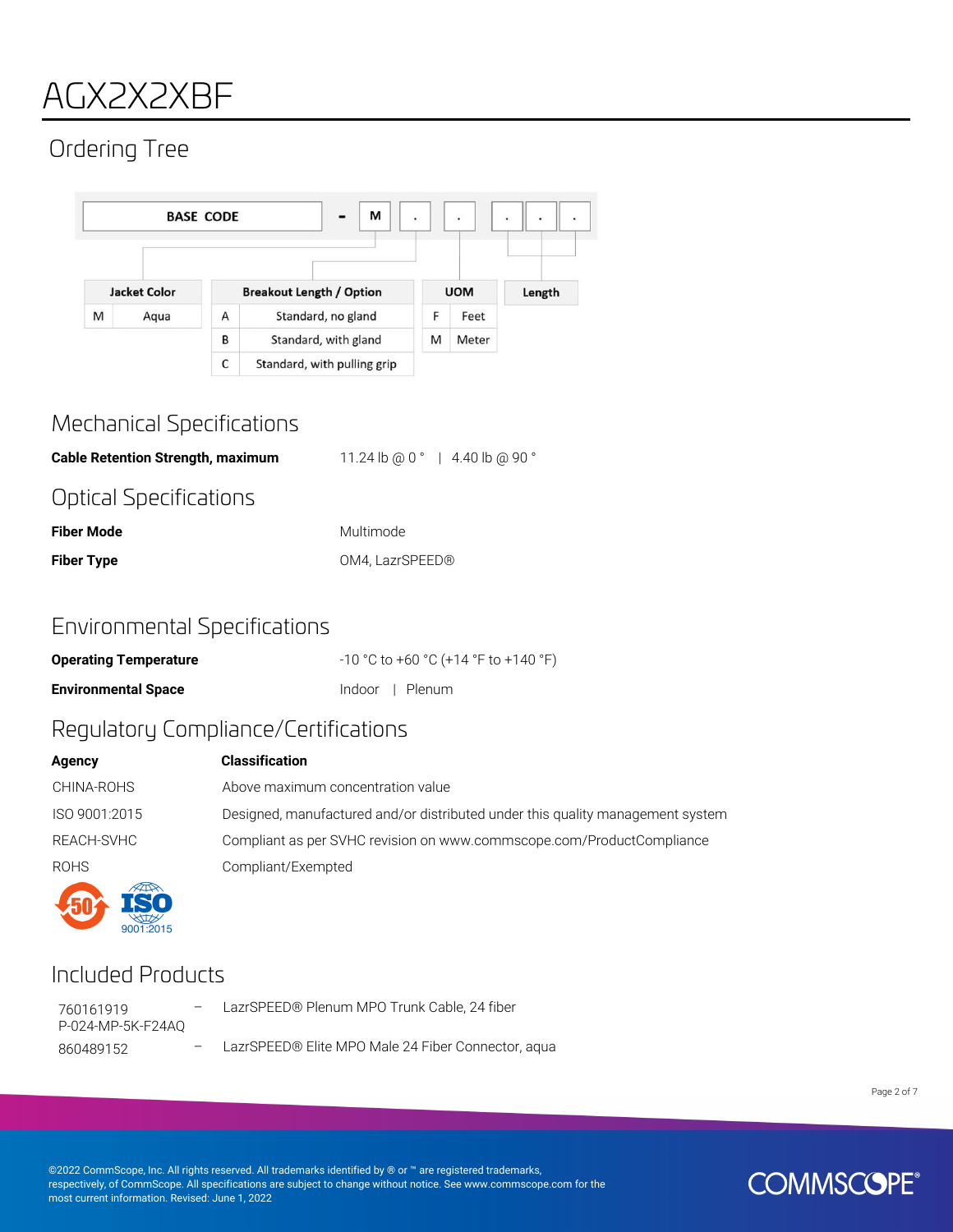### 760161919 | P-024-MP-5K-F24AQ



#### LazrSPEED® Plenum MPO Trunk Cable, 24 fiber

#### Product Classification

| <b>Regional Availability</b>        | Australia/New Zealand   Latin America<br>Middle East<br>Asia<br>North America<br>/Africa |
|-------------------------------------|------------------------------------------------------------------------------------------|
| <b>Portfolio</b>                    | CommScope®                                                                               |
| <b>Product Type</b>                 | Fiber indoor cable                                                                       |
| <b>Product Series</b>               | P-MP                                                                                     |
| <b>General Specifications</b>       |                                                                                          |
| <b>Cable Type</b>                   | MPO trunk cable                                                                          |
| <b>Construction Type</b>            | Non-armored                                                                              |
| <b>Fiber Type, quantity</b>         | 24                                                                                       |
| <b>Fibers per Subunit, quantity</b> | 24                                                                                       |
| <b>Jacket Color</b>                 | Aqua                                                                                     |
| <b>Jacket Marking</b>               | Feet                                                                                     |
| <b>Subunit Type</b>                 | Gel-free                                                                                 |
| Subunit, quantity                   | 1                                                                                        |
| <b>Total Fiber Count</b>            | 24                                                                                       |
| <b>Dimensions</b>                   |                                                                                          |
| <b>Buffer Tube/Subunit Diameter</b> | 3.6 mm   0.142 in                                                                        |
| <b>Diameter Over Jacket</b>         | 5.46 mm   0.215 in                                                                       |
|                                     |                                                                                          |

### Representative Image

Page 3 of 7

©2022 CommScope, Inc. All rights reserved. All trademarks identified by ® or ™ are registered trademarks, respectively, of CommScope. All specifications are subject to change without notice. See www.commscope.com for the most current information. Revised: February 16, 2022

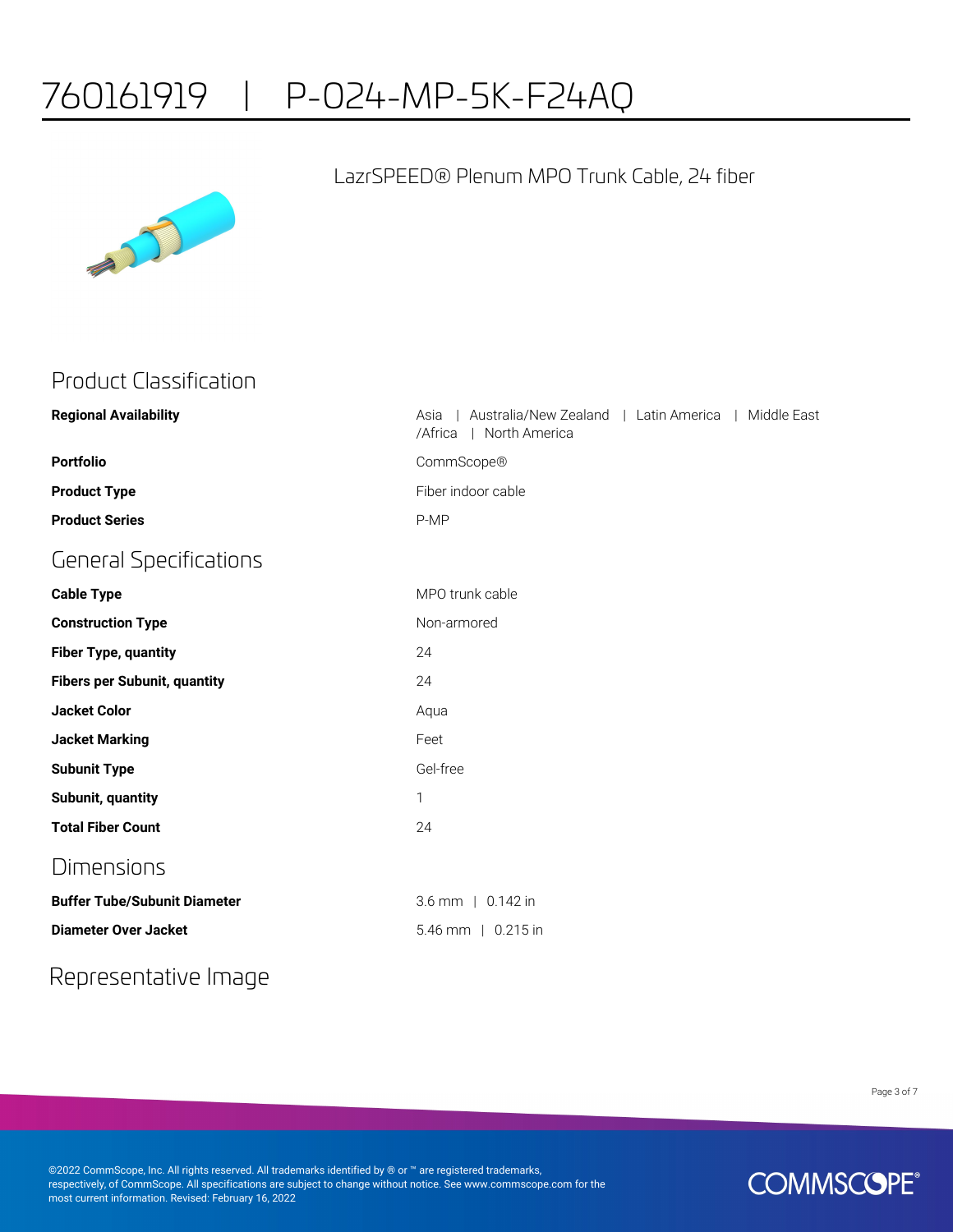# 760161919 | P-024-MP-5K-F24AQ



#### Mechanical Specifications

| Minimum Bend Radius, loaded       | 82 mm   3.228 in                          |
|-----------------------------------|-------------------------------------------|
| Minimum Bend Radius, unloaded     | $55 \, \text{mm}$   2.165 in              |
| Tensile Load, long term, maximum  | 200 N   44.962 lbf                        |
| Tensile Load, short term, maximum | $667 N$   149.948 lbf                     |
| <b>Compression</b>                | 10 N/mm   57.101 lb/in                    |
| <b>Compression Test Method</b>    | FOTP-41   IEC 60794-1 E3                  |
| <b>Flex</b>                       | 300 cycles                                |
| <b>Flex Test Method</b>           | FOTP-104   IEC 60794-1 E6                 |
| Impact                            | $0.74$ N-m   6.55 in lb                   |
| <b>Impact Test Method</b>         | FOTP-25   IEC 60794-1 E4                  |
| <b>Strain</b>                     | See long and short term tensile loads     |
| <b>Strain Test Method</b>         | FOTP-33   IEC 60794-1 E1                  |
| <b>Twist</b>                      | 10 cycles                                 |
| <b>Twist Test Method</b>          | FOTP-85   IEC 60794-1 E7                  |
| <b>Vertical Rise, maximum</b>     | 500 m   1,640.42 ft                       |
| <b>Optical Specifications</b>     |                                           |
| <b>Fiber Type</b>                 | OM4, LazrSPEED® 550   OM4, LazrSPEED® 550 |

#### Environmental Specifications

| Installation temperature     | 0 °C to +70 °C (+32 °F to +158 °F) |
|------------------------------|------------------------------------|
| <b>Operating Temperature</b> | 0 °C to +70 °C (+32 °F to +158 °F) |

Page 4 of 7

©2022 CommScope, Inc. All rights reserved. All trademarks identified by ® or ™ are registered trademarks, respectively, of CommScope. All specifications are subject to change without notice. See www.commscope.com for the most current information. Revised: February 16, 2022

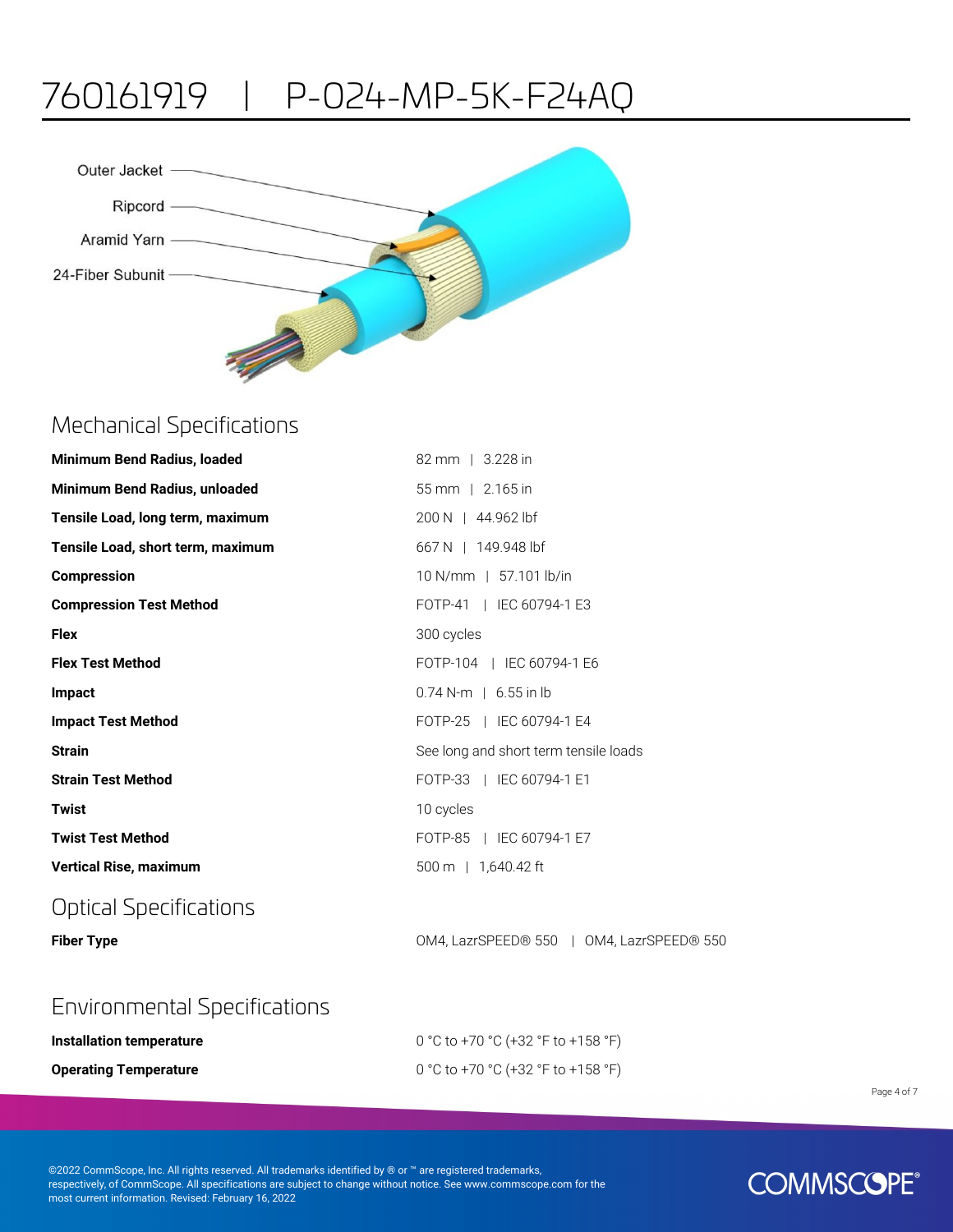# 760161919 | P-024-MP-5K-F24AQ

| <b>Storage Temperature</b>           | $-40$ °C to +70 °C (-40 °F to +158 °F) |
|--------------------------------------|----------------------------------------|
| <b>Cable Qualification Standards</b> | ANSI/ICEA S-83-596   Telcordia GR-409  |
| <b>Environmental Space</b>           | Plenum                                 |
| <b>Flame Test Listing</b>            | NEC OFNP (ETL) and c(ETL)              |
| <b>Flame Test Method</b>             | NFPA 130   NFPA 262                    |

#### Environmental Test Specifications

| <b>Heat Age</b>                      | 0 °C to +85 °C (+32 °F to +185 °F) |
|--------------------------------------|------------------------------------|
| <b>Heat Age Test Method</b>          | IFC 60794-1 F9                     |
| <b>Low High Bend</b>                 | 0 °C to +70 °C (+32 °F to +158 °F) |
| <b>Low High Bend Test Method</b>     | FOTP-37   IEC 60794-1 E11          |
| <b>Temperature Cycle</b>             | 0 °C to +70 °C (+32 °F to +158 °F) |
| <b>Temperature Cycle Test Method</b> | FOTP-3   IEC 60794-1 F1            |

#### Packaging and Weights

**Cable weight** 29 kg/km | 19.487 lb/kft

#### Regulatory Compliance/Certifications

| Agency        | <b>Classification</b>                                                          |
|---------------|--------------------------------------------------------------------------------|
| CHINA-ROHS    | Below maximum concentration value                                              |
| ISO 9001:2015 | Designed, manufactured and/or distributed under this quality management system |
| REACH-SVHC    | Compliant as per SVHC revision on www.commscope.com/ProductCompliance          |
| <b>ROHS</b>   | Compliant                                                                      |
|               |                                                                                |

### \* Footnotes

 $\frac{1}{2001}$ 

**Operating Temperature** Specification applicable to non-terminated bulk fiber cable

Page 5 of 7

©2022 CommScope, Inc. All rights reserved. All trademarks identified by ® or ™ are registered trademarks, respectively, of CommScope. All specifications are subject to change without notice. See www.commscope.com for the most current information. Revised: February 16, 2022

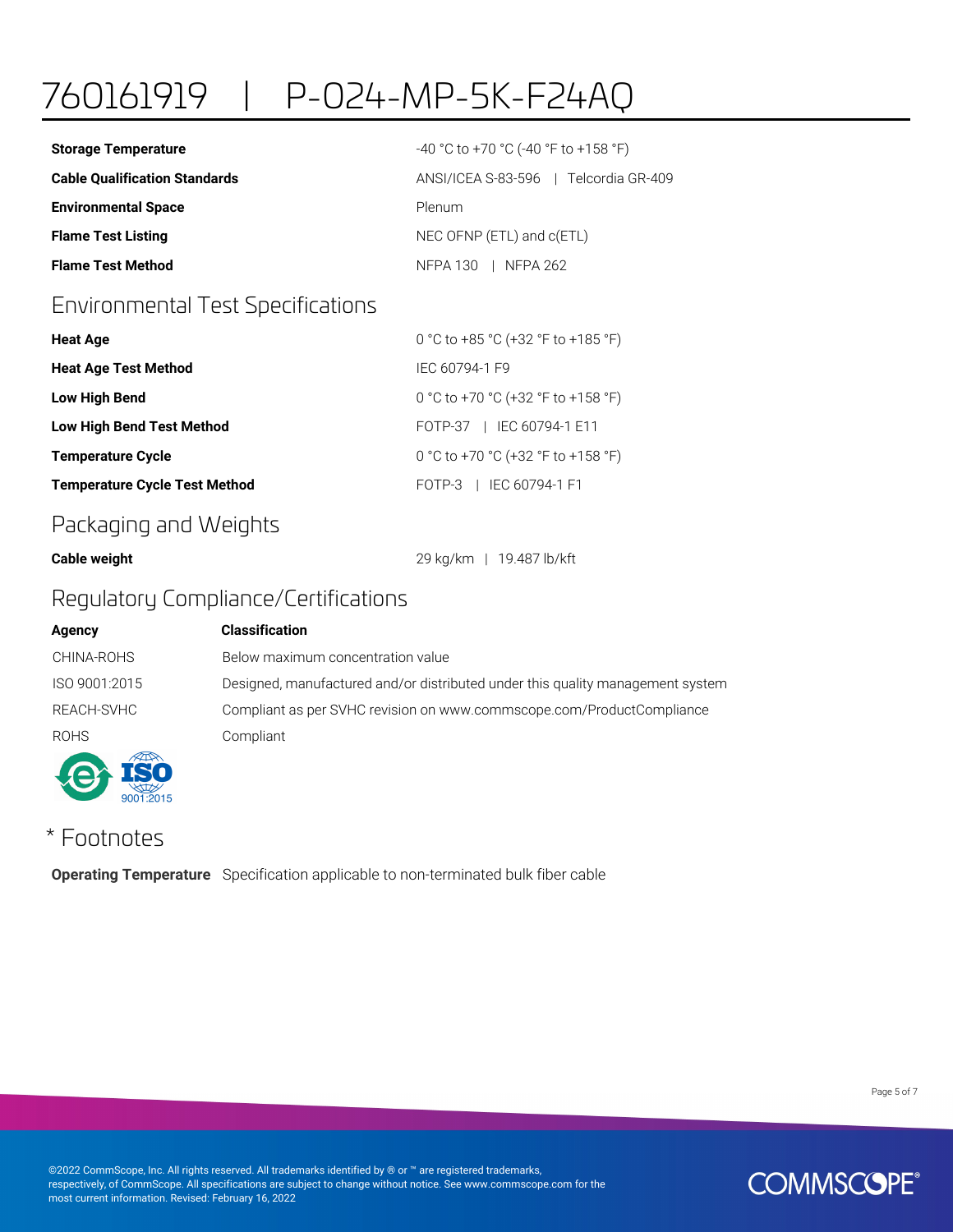#### LazrSPEED® Elite MPO Male 24 Fiber Connector, aqua

#### Product Classification

| <b>Regional Availability</b>              | Australia/New Zealand   EMEA   Latin America<br>  North America<br>Asia |
|-------------------------------------------|-------------------------------------------------------------------------|
| <b>Portfolio</b>                          | CommScope®                                                              |
| <b>Product Type</b>                       | Fiber connector                                                         |
| <b>Product Brand</b>                      | LazrSPEED®                                                              |
| <b>General Specifications</b>             |                                                                         |
| Color                                     | Aqua                                                                    |
| Color, boot                               | Red                                                                     |
| <b>Ferrule Geometry</b>                   | Flat                                                                    |
| Interface                                 | MPO Male                                                                |
| <b>Interface Feature</b>                  | Standard                                                                |
| <b>Total Fiber Count</b>                  | 24                                                                      |
| <b>Dimensions</b>                         |                                                                         |
| Length                                    | 60.1 mm   2.366 in                                                      |
| <b>Compatible Cable Diameter</b>          | 3.6 mm   0.142 in                                                       |
| <b>Material Specifications</b>            |                                                                         |
| <b>Ferrule Material</b>                   | Polymer                                                                 |
| <b>Mechanical Specifications</b>          |                                                                         |
| <b>Cable Retention Strength, maximum</b>  | 11.24 lb @ 0 °                                                          |
| <b>Optical Specifications</b>             |                                                                         |
| <b>Fiber Mode</b>                         | Multimode                                                               |
| <b>Fiber Type</b>                         | OM3   OM4                                                               |
| <b>Insertion Loss Change, mating</b>      | 0.3 dB                                                                  |
| <b>Optical Components Standard</b>        | ANSI/TIA-568-C.3                                                        |
| <b>Insertion Loss Change, temperature</b> | 0.3 dB                                                                  |
| <b>Insertion Loss, ULL, maximum</b>       | 0.2 dB                                                                  |
| Return Loss, minimum                      | 27dB                                                                    |

Page 6 of 7

©2022 CommScope, Inc. All rights reserved. All trademarks identified by ® or ™ are registered trademarks, respectively, of CommScope. All specifications are subject to change without notice. See www.commscope.com for the most current information. Revised: November 15, 2021